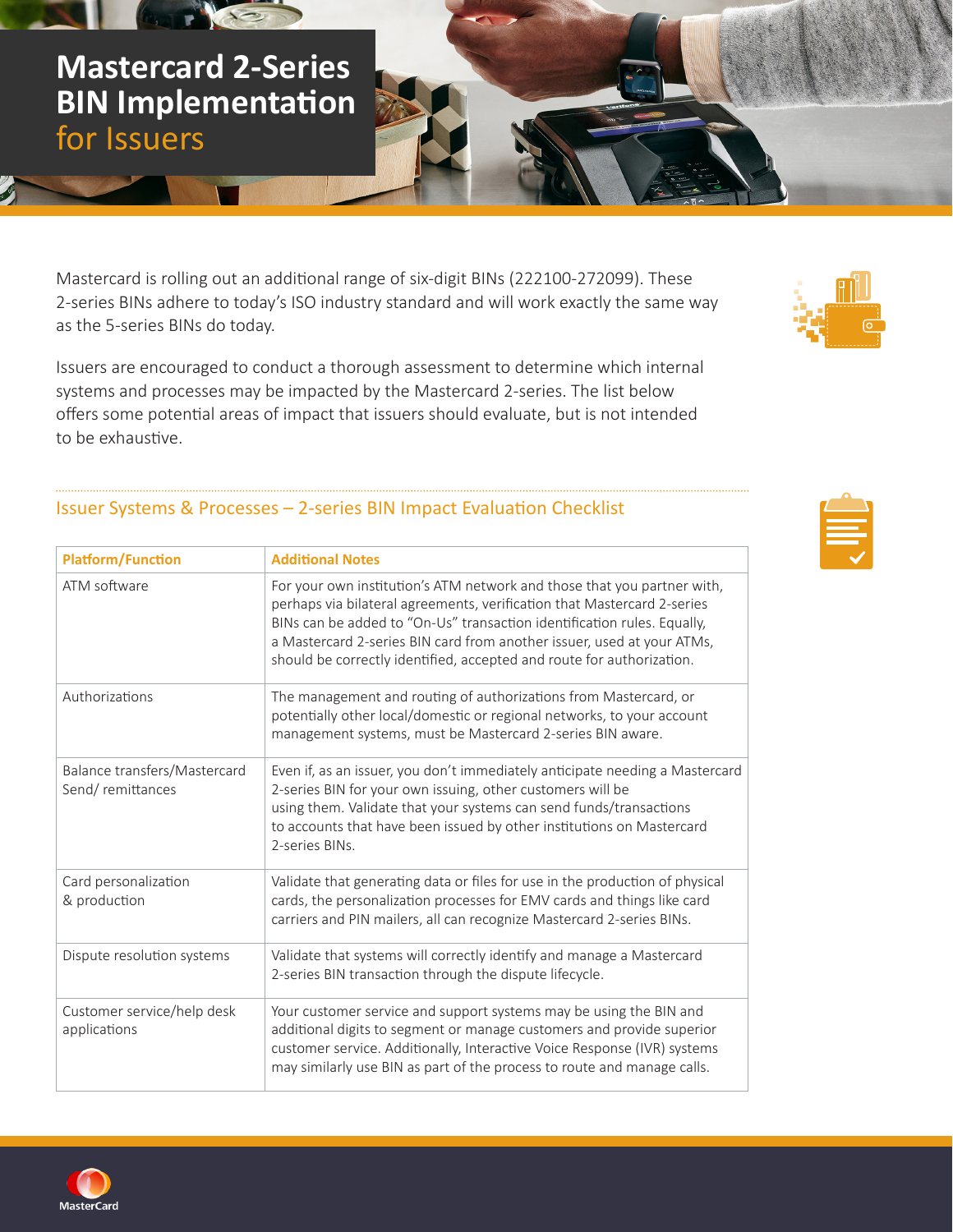## **Mastercard 2-Series BIN Implementation** for Issuers

 $\mathcal{F}$ 

**AND RES** 

| <b>Platform/Function</b>                       | <b>Additional Notes</b>                                                                                                                                                                                                                                                                                                                                                                   |
|------------------------------------------------|-------------------------------------------------------------------------------------------------------------------------------------------------------------------------------------------------------------------------------------------------------------------------------------------------------------------------------------------------------------------------------------------|
| Fraud systems                                  | Fraud systems and associated risk management platforms all use<br>transaction data to perform their functions. Transactions on 2-series BINs<br>will need to be supported within these systems to ensure there are no gaps<br>or loss of operations management will occur.                                                                                                                |
| Online & mobile account<br>management          | As an extension of your main card management system, both web and<br>mobile-based account access tools/channels should be reviewed for any<br>impact from the additional 2-series BINs that will support Mastercard<br>products.                                                                                                                                                          |
| Loyalty/rewards programs<br>& partners         | Whether you operate these programs directly, or with support from third<br>parties, all the systems and data exchanges involved should be validated to<br>correctly identify cards issued on Mastercard 2-series BINs as Mastercard<br>products so that the programs operate correctly.                                                                                                   |
| Mobile/digital wallets                         | If you have developed or partnered for a Mobile/Digital wallet solution, this<br>should be able to support the inclusion of a Mastercard 2-series BIN card/<br>account. Where your Mobile/Digital wallet supports cards not issued by<br>your institution, it must correctly accommodate Mastercard 2-series BIN<br>accounts from other issuers.                                          |
| New account creation & set-up                  | For Credit but also particularly in a Debit environment, validate the<br>interfaces between the core banking systems/platforms and debit card<br>management platforms to ensure that 2-series BINs can be supported.<br>Specifically include systems around bank account number to debit card PAN<br>association and or mapping and for Credit the Account Number generation<br>routines. |
| Prepaid program managers                       | If you are supporting Program Managers, all systems and interfaces<br>between the Issuer and the Program Manager should be checked for<br>compatibility with 2-Series BINs when assigned for a prepaid program.                                                                                                                                                                           |
| Data warehouse & analytics                     | Correctly recognize Mastercard 2-series BIN transactions are Mastercard<br>branded products to ensure that your reporting and analytics functions do<br>not omit or misclassify these transactions.                                                                                                                                                                                       |
| Transaction posting &<br>cardholder statements | The Acquirer Reference Number (ARN) is part of all clearing transactions<br>received from Mastercard and contains the BIN of the Acquirer. As<br>acquirers are assigned 2-series BINs, issuers will start to see a 2-series<br>BIN within the ARN. Validate systems posting transactions to accounts<br>and statement production are reviewed for this use of 2-series BIN.               |